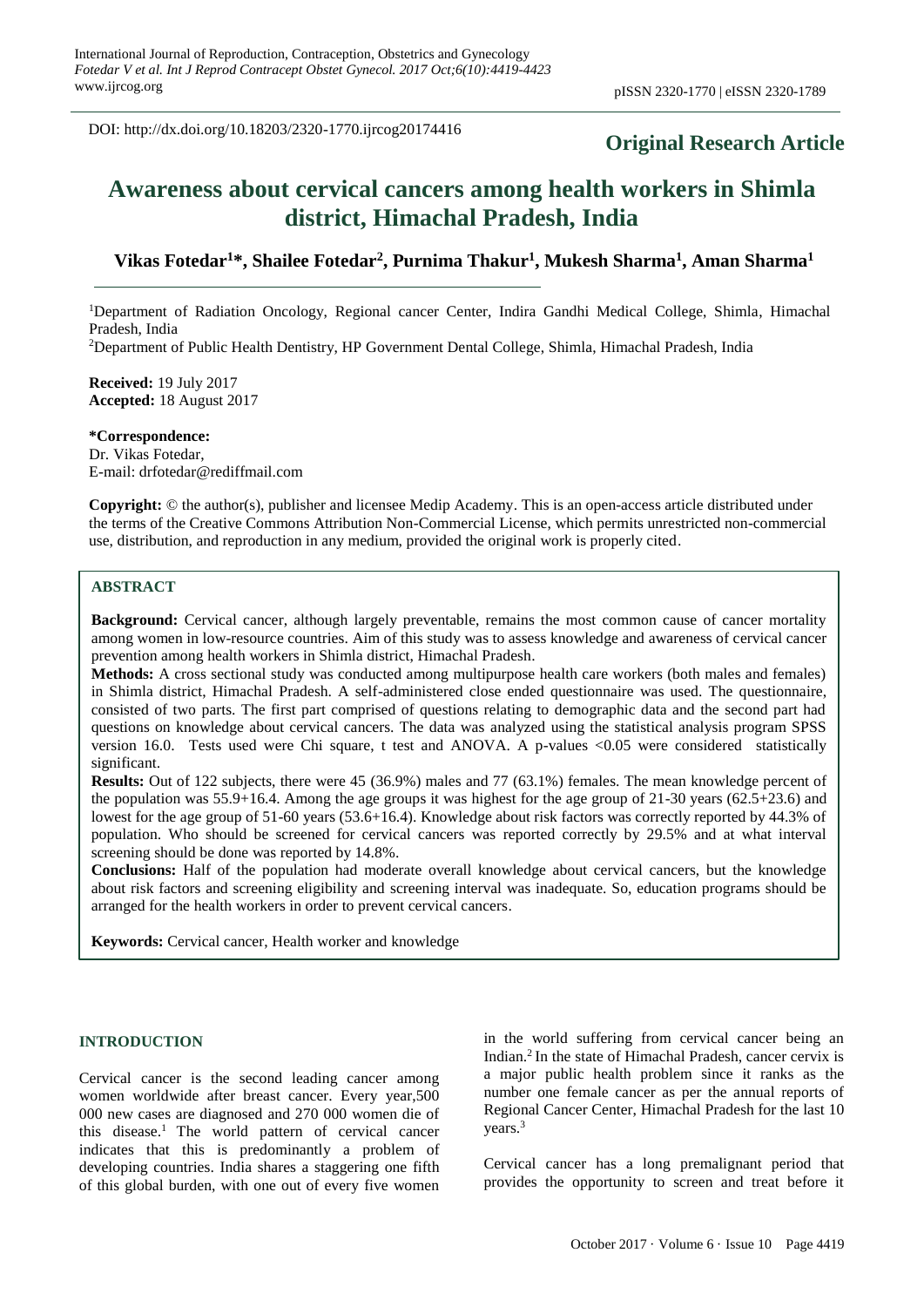becomes invasive cervical cancer.<sup>4</sup> Along with this, it is largely preventable by effective screening programs and considerable reduction in cervical cancer incidence and deaths has been achieved with systematic cytological smear screening programs.<sup>5,6</sup> Primary prevention of cervical cancer aims at reducing the incidence of cervical cancer by controlling the causes as well as risk factors.

As per the national cancer control program, guidelines for cervical screening program, the backbone of the health system is the cadre of health workers, both male and female. They are also known as multi-purpose workers. The health workers pay home visits, maintain the family records and provide promotive and preventive services. The Medical Officer, Public Health Nurse, Health Assistant, and Health Workers will have to take a lead in the screening programme of cervical cancers. So, the multipurpose workers being the gross root workers are also accountable for prevention of cervical cancers.<sup>2</sup>

For effective education and communication by the multipurpose health workers, they need to have good knowledge about cervical cancers. To assure that they acquire appropriate knowledge and practices about cervical cancers, it is important to assess their existing knowledge and practices about cervical cancers. To our knowledge no such study has been conducted in this state, the present study was conducted to assess the knowledge and practices among multipurpose health care workers in Shimla district.

#### **METHODS**

A cross sectional study was conducted among multipurpose health care workers (both males and females) in Shimla district, Himachal Pradesh. Prior permission was taken from the Chief Medical Officer, Shimla district to conduct the study.

For administrative purposes, Shimla district is divided into nine developmental blocks, namely Mashobra, Rampur, Jubbal, Rohru, Theog, Chopal, Basantpur, Nankhari and Chuara. <sup>7</sup> Four blocks namely Mashobra, Rampur, Mathiana and Nankhari were selected randomly to conduct the study.

All the health workers working in the sub centers, PHC's, CHC's and Civil hospitals in these blocks were invited to participate in the study. Those health personnel who were willing to participate and who gave informed consent were included in the study. A total of 142 questionnaires were distributed. Out of 142, we received back 129 questionnaires. Out of 129, seven were incomplete and were excluded and thus making a total of 122 as a study population.

A self-administered close ended questionnaire was used. The questionnaire, which was used in the study, consisted of two parts. The first part comprised of questions relating to demographic data including age, gender, education, marital status and place of posting. The second part had ten questions on knowledge about cervical cancers such as risk factors, symptoms and screening procedures, and two questions on their attitude. For calculating mean knowledge, each correct answer was given a score of 1 and 0 for each incorrect answer. These scores were transformed into percentages of correct answers.

Hence, a subjects' total score could range from 0 (no answers correct) to 100 percent (all twelve answers correct). Subjects with a score less than 30 percent were considered to have weak knowledge, between 30 and 60 percent to have moderate knowledge, and between 60 and 100 percent to have good knowledge.

## **RESULTS**

Out of 122 subjects, there were 45 (36.9%) males and 77 (63.1%) females. The mean age of the population was 48.6+5.6with a range of 25 to 59. In the present population, 92 (75.4%) were in the age group of 45-54 years followed by 15 (12.3%) in the age group of 35-44 yrs.

Most of the participants 66 (54.1%) had a qualification of matriculation followed by 12th pass 28 (23%). Half of the population 60 (49.2%) had almost 21-30 years of service (Table 1).

#### **Table 1: Demographic profile of the subjects.**

| <b>Variable</b>           | N   | $\mathbf{n}(\%)$ |  |  |  |
|---------------------------|-----|------------------|--|--|--|
| Gender                    |     |                  |  |  |  |
| Male                      | 45  | 36.9             |  |  |  |
| Female                    | 77  | 63.1             |  |  |  |
| <b>Marital status</b>     |     |                  |  |  |  |
| Married                   | 118 | 96.7             |  |  |  |
| Unmarried                 | 4   | 3.3              |  |  |  |
| Age groups (years)        |     |                  |  |  |  |
| 21-30                     | 4   | 3.3              |  |  |  |
| $31 - 40$                 | 15  | 12.3             |  |  |  |
| 41-50                     | 92  | 75.4             |  |  |  |
| 51-60                     | 11  | 9.0              |  |  |  |
| <b>Level of education</b> |     |                  |  |  |  |
| $10th$ pass               | 66  | 54.1             |  |  |  |
| $12th$ pass               | 28  | 23.0             |  |  |  |
| Graduation                | 23  | 18.9             |  |  |  |
| Post graduation           | 05  | 4.1              |  |  |  |
| <b>Years in job</b>       |     |                  |  |  |  |
| $1 - 10$                  | 3   | 2.5              |  |  |  |
| $11 - 20$                 | 49  | 40.2             |  |  |  |
| 21-30                     | 60  | 49.2             |  |  |  |
| 31.40                     | 10  | 8.2              |  |  |  |

The mean knowledge percent of the population was 55.9+16.4. The mean knowledge was higher for females  $(56.1+16.9)$  than males  $(55.5+15.6)$ .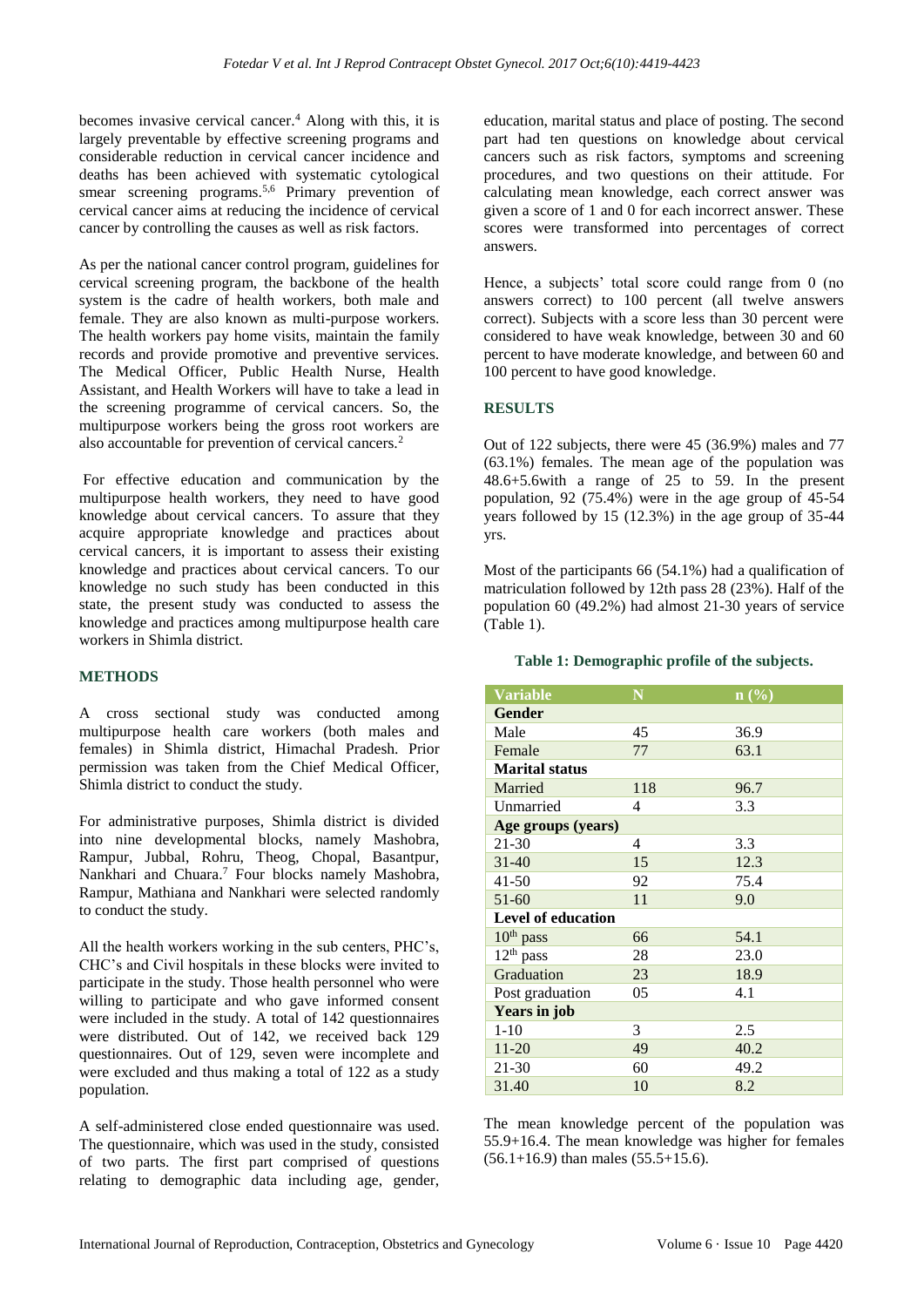Among the age groups it was highest for the age group of 21-30 years (62.5+23.6) and lowest for the age group of 51-60 years (53.6+16.4). The mean knowledge was highest for those who had a qualification of graduation (Table 2).

## **Table 2: Mean knowledge according to gender, age and level of education.**

| <b>Variable</b>           | N  | <b>Mean knowledge</b><br>percent | p value |  |  |
|---------------------------|----|----------------------------------|---------|--|--|
| <b>Gender</b>             |    |                                  |         |  |  |
| Male                      | 45 | $55.5 \pm 15.6$                  | 0.43    |  |  |
| Female                    | 77 | $56.1 + 16.9$                    |         |  |  |
| Age groups (years)        |    |                                  |         |  |  |
| $21 - 30$                 | 4  | $62.5 \pm 23.6$                  | 0.58    |  |  |
| $31 - 40$                 | 15 | $60.0 \pm 11.3$                  |         |  |  |
| $41 - 50$                 | 92 | $55.2 \pm 15.2$                  |         |  |  |
| 51-60                     | 11 | $53.6 + 16.4$                    |         |  |  |
| <b>Level of education</b> |    |                                  |         |  |  |
| $10th$ pass               | 66 | $58.1 + 15.1$                    |         |  |  |
| $12th$ pass               | 28 | $49.2 + 18.0$                    |         |  |  |
| Graduation                | 23 | $58.2 + 15.2$                    | 0.08    |  |  |
| Post<br>graduation        | 05 | $52.0 + 21.6$                    |         |  |  |

Approximately 53.3% of the population had moderate knowledge followed by good knowledge in 35.2% followed by poor knowledge in 11.5% of the population (Table 3).

**Table 3: Knowledge levels of the population.**

| <b>Level of</b><br>knowledge | <b>Gender</b> |               | <b>Total</b> | P<br>value |
|------------------------------|---------------|---------------|--------------|------------|
|                              | <b>Male</b>   | <b>Female</b> |              |            |
|                              | 4             | 10            | 14           |            |
| Poor                         | $(8.8\%)$     | $(12.9\%)$    | $(11.5\%)$   |            |
| Moderate                     | 27            | 38            | 65           |            |
|                              | $(60.0\%)$    | $(49.3\%)$    | $(53.3\%)$   | 0.50       |
| Good                         | 14            | 29            | 43           |            |
|                              | $(31.2\%)$    | (37.6%)       | $(35.2\%)$   |            |
|                              | 45            | 77            | 122          |            |
| Total                        | $(100\%)$     | $(100\%)$     | $(100\%)$    |            |

Cervical cancer is most common cancers in females in India was reported correctly by 75% of the subjects. Knowledge about risk factors was correctly reported by 44.3% of population.

Question on who should be screened for cervical cancers was reported correctly by 29.5% and at what interval screening should be done was reported by 14.8% of the population (Table 4).

Cervical cancer screening is an essential part of women's health care was reported by 98% of population and 68% said it should be started in the community.

## **Table 4: Correct responses to questions on knowledge about cervical cancers.**

|                  | <b>S. no Statements</b>                                                     | <b>Correct</b><br>response<br>No(%) |
|------------------|-----------------------------------------------------------------------------|-------------------------------------|
| 1.               | Cervical cancer is most common<br>cancers in females in India               | 92 (75.4%)                          |
| 2.               | Risk factors for cancer of cervix<br>include                                | 54 (44.3%)                          |
| 3.               | Cervical cancer presents as                                                 | 64 (52.5%)                          |
| $\overline{4}$ . | Pap test is used for detection of<br>cervical cancer.                       | 111 (91%)                           |
| 5.               | Pap test can detect precancerous<br>lesions.                                | 103<br>$(84.4\%)$                   |
| б.               | Early cervical changes are easily<br>curable.                               | 116<br>$(95.1\%)$                   |
| 7.               | Who should be screened for<br>cancer cervix                                 | 36 (29.5%)                          |
| 8.               | Screening interval should be                                                | 18 (14.8%)                          |
| 9.               | Diagnostic Modalities other than<br>pap smear for detecting early<br>cancer | 76 (62.3%)                          |
| 10.              | Have you heard of HPV<br>vaccination?                                       | 25 (20.5%)                          |

# **DISCUSSION**

The purpose of this study was to evaluate knowledge regarding cervical cancer among primary healthcare workers in Shimla because identification of strengths and weaknesses in healthcare workers' knowledge may be crucial in targeted information campaigns.

The mean knowledge percent of the population was 55.9±16.4 which means the overall knowledge of the population was moderate about cervical cancers. This is at par with the findings of Alali A who reported fair to good knowledge in his study.<sup>8</sup> The mean knowledge was slightly higher among females though not statistically significant.

The mean knowledge was highest in the age group of 21- 30 yrs and it was lowest for the age group of 51-60 yrs. This may be because elderly age group have either lower educational qualification or joined their services long back and there was no reinforcement of knowledge about cervical cancers to the health workers. So, there should be continuous education programs to update the knowledge of primary health care workers about the cervical cancers.

Cervical cancer is most common cancers in females in India was reported correctly by 75% of the subjects which is higher than  $62\%$  as reported by Alali A.<sup>8</sup> 44.3% of the subjects had correct knowledge about all the risk factors of cervical cancers which is at par with 46.4% as reported by Ertem G and higher than 36% as was reported by Catherine M Kress.<sup>9,10</sup> In present study, very low levels of knowledge on individual risk factors were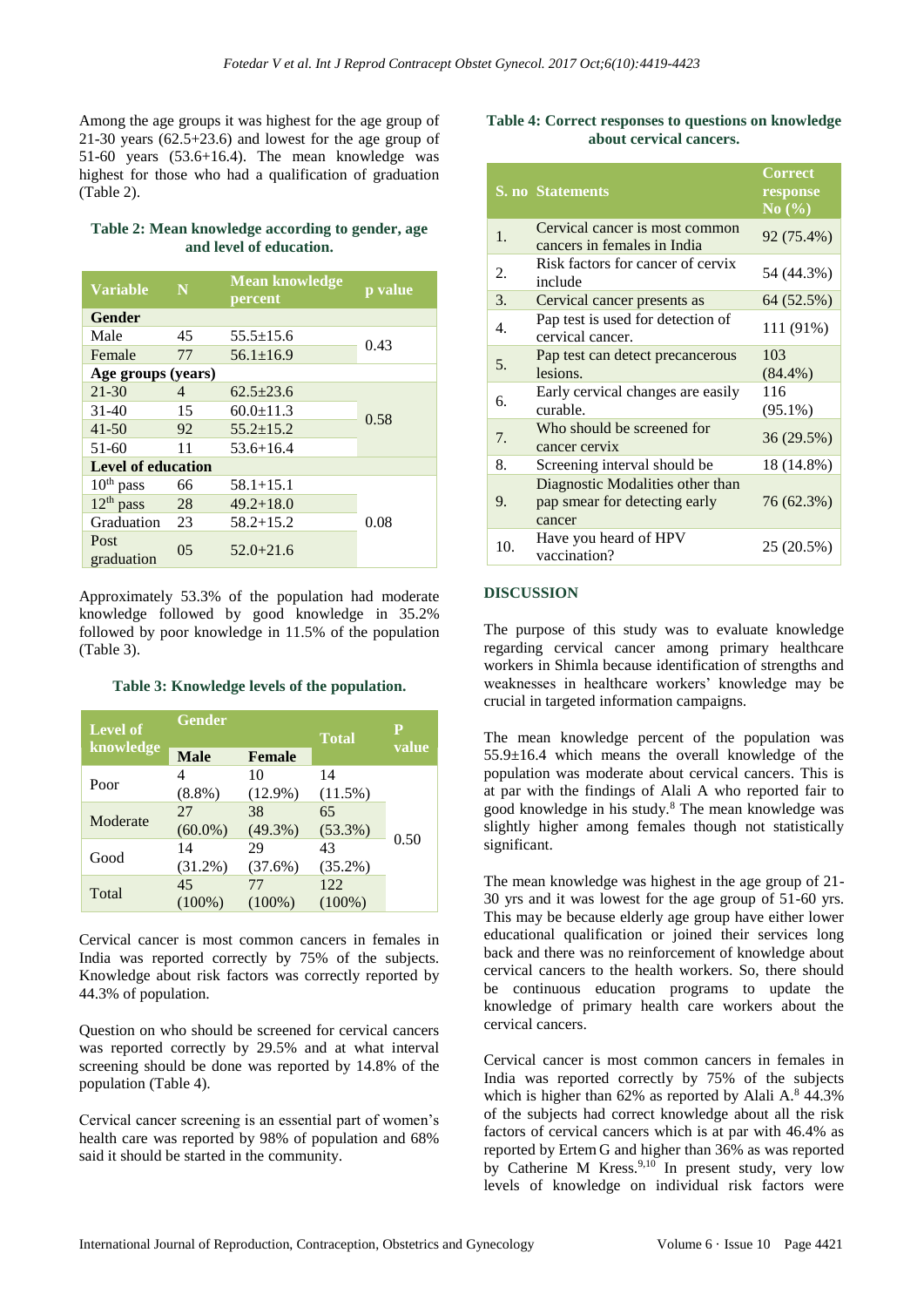reported as compared to findings by Tessaro and Herman [smoking (57.7%), early age at first sexual intercourse (90.6%), multiple sexual partners (95.9%), history of sexually transmitted disease (92.4%)] and by Ertem G [smoking (69.1%), early marriage age (72.2%),multiple sexual partners (81.4%%), history of sexually transmitted disease  $(87.6\%)$ <sup>9,11</sup>

In present study, the association of HPV with cervical cancer was reported by 11.5% which is less than 23.4% reported by Shashank et al, 54% as reported by Singh E and 90% as reported by Alali  $A^{8,12,13}$  Only 14.8% were aware of HPV vaccination which is at par with 18% as reported by Kress CM.<sup>10</sup> So, a clear understanding of the link between HPV infection and cervical cancer, as well as an awareness about a vaccine against HPV were low among this population. As HPV testing and vaccination become available in Public sector in India, uptake is likely to be strongly influenced by information received from these health care providers. Therefore, increasing such awareness among this group of providers will be critical to the success of any public health initiatives. Currently HPV vaccines are only beginning to be available and that too only in the private sector in India.

Present study shows that 91% are aware of pap smear test which is lower than as reported by Singh E and one from Turkey by Ertem G where almost all respondents had heard about the Pap smear.<sup>9,13</sup> In those two studies only one-half of the subjects knew that it can detect both cancerous and precancerous lesions of cervical cancer where as in our study, 84.4% reported this. The rest believed that it is to detect existing cancer and required to be done in symptomatic cases only.

Another important finding is that 70% of the participants, were not aware of the eligibility criteria for screening interval. A study by Alali A reported that 90% of their population was not aware of who should be screened for cervical cancer and at what interval.<sup>8</sup> On the contrary a study by Nganwai et al in thialand had very high proportion of population aware of screening eligibility and screening interval.<sup>14</sup> This could be attributed to the training they have attended.

In present study, 62% of the subjects, could identify Visual inspection with lugols iodine (VIL), Visual inspection with acetic acid (VIA) and Colposcopy as various other diagnostic modalities for cervical cancer. VIL was reported by 9.8% in our study and by 6.8% by Singh E.<sup>13</sup> Colposcopy was reported by 15% of subjects in our study and 19.6% by Singh E.<sup>13</sup>

The strength of the present study is that it is the first to assess knowledge regarding cervical cancer among female healthcare worker where incidence of cervical cancer is high and provide useful pointers for planning continuing education for healthcare workers.<sup>3</sup> On the other hand, the study has some limitations. Firstly,the questionnaires were self-administrated; many of those distributed were not returned. One could therefore expect those who were less confident to have chosen not to answer and this study is based on a self-reported measure that especially may affect reporting.

From the present study, it can be concluded that this study has shown that half of the population had moderate overall knowledge about cervical cancers, but the knowledge about risk factors and screening eligibility and screening interval was inadequate. And however, there are no significant differences between knowledge about cervical cancer risk factors or symptoms and screening methods regarding gender, age, marital status, years of experience. It is hereby recommended that Continuing education programs for health care workers should be conducted at the hospital level to spread knowledge about cervical cancer risk factors, screening intervals, screening eligibility and methods of prevention so that they can play a vital role in the prevention of cervical cancer especially in a country like India where where 70 percent of population lives in rural areas. Healthcare workers should be trained to encourage screening as was also reported by them.

*Funding: No funding sources Conflict of interest: None declared Ethical approval: Not required*

## **REFERENCES**

- 1. WHO/ICO. Information Centre on HPV and Cervical Cancer: HPV and ervical cancer in the 2007 report. Vaccine. 2007;25(Suppl 3):C1-230.
- 2. Government of India World Health Organization Collaboration Programme 2004-2005. Guidelines for cervical cancer screening programme;2006.
- 3. Annual Reports. Himachal Pradesh: Regional Cancer Centre; 1998-2008:116-418.
- 4. World Health Organization. Cervical cancer screening in developing countries. Report of a WHO consultation. Geneva, WHO Press;2002.
- 5. Mahlck G, Jonsson H, Lenner P. Pap smear screening and changes in cervical cancer mortality in Sweden. Int J Gynecol Obstet. 1994;44(3):267-272.
- 6. Elovainio L, Nieminen P, Miller B. Impact of cancer screening on women's health. Int J Gynecol Obstet. 1997;58(1):137-147.
- 7. New Delhi: 2012. Available at http://www.districtdemographicstat.com/himachal/sh imla/index.aspx. [Last cited on 2013 Aug 17]. District Level Demographics Statistical Information 2012 [monograph on the internet]
- 8. Alali A, Salem M, Elmahdi H, Alkubaisi N, Alwahedi Z, Taher M. Knowledge, attitudes and practices regarding cervical cancer screening among Female health care workers in primary healthcare in Qatar. Middle East J Fam Medic. 2016;14(8):2-15.
- 9. Ertem G. Awareness of cervical cancer risk factors and screening behaviour among nurses in a rural